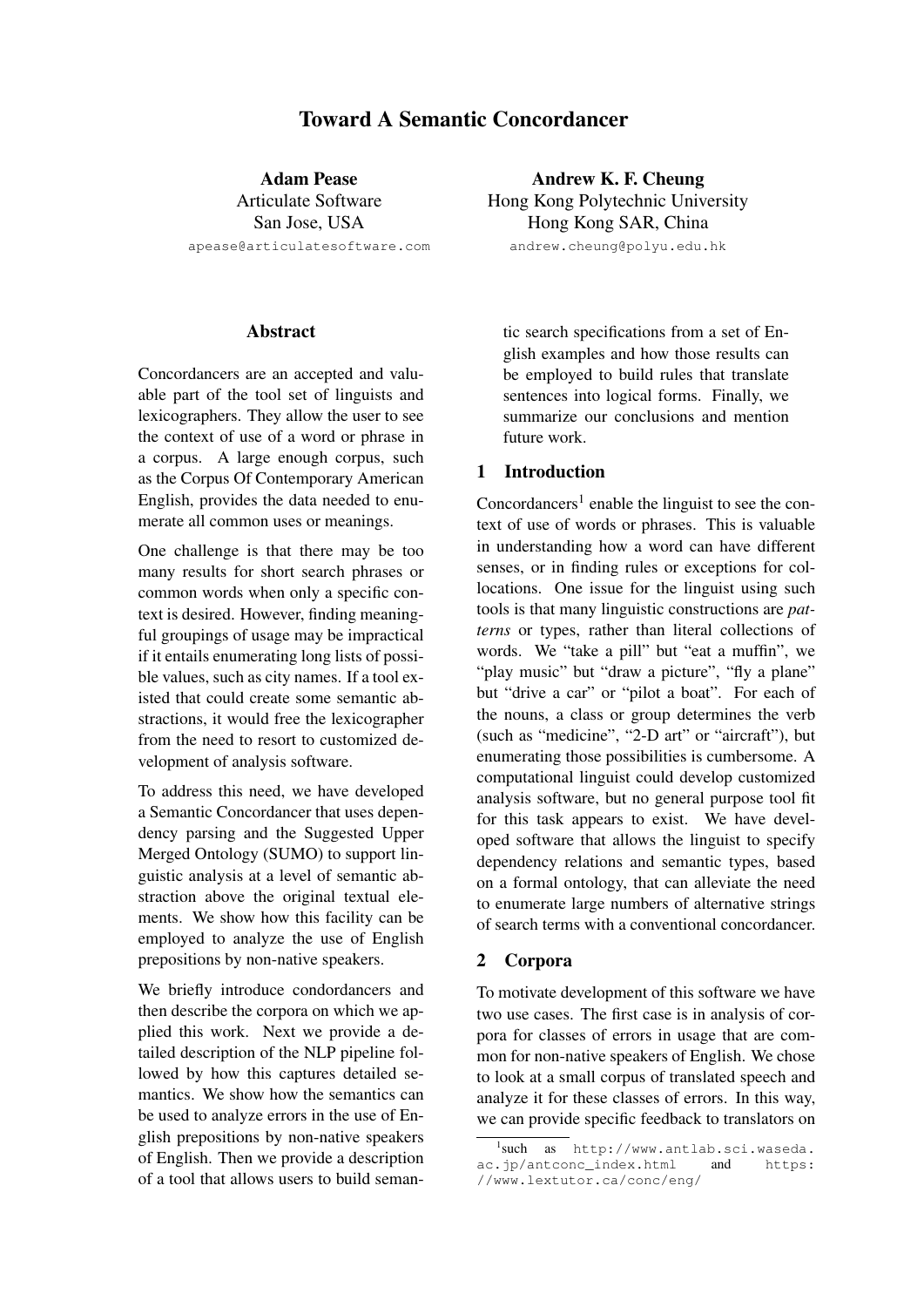what problems to avoid in the future. To augment this work, we also examined a larger and broader corpus of non-native English usage, in order to help validate the utility of the tool on a corpus that has more, and more obvious, usage errors. We begin with a corpus of legal judgments translated from Chinese into English.

Judgments translated from Chinese into English are essential to the rule of law in Hong Kong. Hong Kong is the only common law jurisdiction where Chinese and English languages are used alongside each other in the judicial system (Cheng and He, 2016). Judgments form an essential part of common law. Because the majority of the population is Chinese speaking, court cases are sometime heard in Chinese. Judgments in these Chinese cases are written in Chinese. Judgments of cases with jurisprudence value are translated into English. These translated judgments may be used in the future by legal professionals who are not necessarily familiar with the Chinese language. Translated English judgments were downloaded from the Hong Kong Judiciary website<sup>2</sup> to build the Hong Kong translated English judgments corpus.

Non-native speakers can find it challenging to use English prepositions properly. Compared to English, Chinese is a verb heavy language. The Chinese language has significantly fewer prepositions than the English language does. Unlike English, Chinese sentences without prepositions are grammatically correct and comprehensible (Shih, 2012). Chinese speakers, even with good English language abilities, may not be as sensitive to the use of prepositions when using the English language. Therefore, one of the challenges facing Chinese speakers when translating into English is the accurate use of prepositions.

After removing titles, headings and other incomplete sentences in the legal corpus, we arrived at 8818 sentences in suitable for further processing by our semantic concordancer.

To broaden our study, we also examined the Cambridge Learner Corpus  $(CLC)^3$  (Yannakoudakis et al., 2011), which has a greater number of English usage errors and is roughly twice the size of our legal corpus, at 16068 lines of text, also ignoring titles and headings.

Our second use case is in validating linguistic

patterns and creating rules to translate language to logical forms, for which we employ two large corpora of native English writing. These are the Corpus Of Contemporary American English (COCA) (Davies, 2008) and 2722 articles from Wikipedia converted to plain text<sup>4</sup>.

# 3 NLP Pipeline

Our work relies upon the Stanford CoreNLP (Duchi et al., 2011) pipeline, which is free and open source, and either the top performing system or at least state of art on each element of its pipeline. The system is structered as a series of *annotations* on tokens. Each annotator builds up annotations on the textual input.

To illustrate the pipeline, let's take a particular example.

(1) Yao Ming drank tea in the morning.

The Stanford Named Entity Recognizer (Finkel et al., 2005) identifies linguistic references to things like names and dates. It results in the following markings of our example (where "O" is a tag for "other", meaning not a named entity)

#### (2) PERSON PERSON O Yao Ming drank tea in the morning O O O TIME

We have added a multi-word phrase recognizer to the CoreNLP pipeline that uses WordNet and SUMO as dictionaries. Matching multi-word elements are reduced to a single token, so "Yao Ming" or "July 23rd" will become a single token with a class membership in SUMO (Human or Day respectively here).

Dependency parsing (Chen and Manning, 2014) abstracts parse trees into a set of linguistic relations that are as independent of language as possible. We have the following dependency graph for example 1:



Note that dependencies as a data structure can also be represented as just a list of triples.

 $^{2}$ http://www.judiciary.hk/en/index/ <sup>3</sup>https://www.ilexir.co.uk/datasets/ index.html

<sup>4</sup>http://www.evanjones.ca/software/ wikipedia2text.html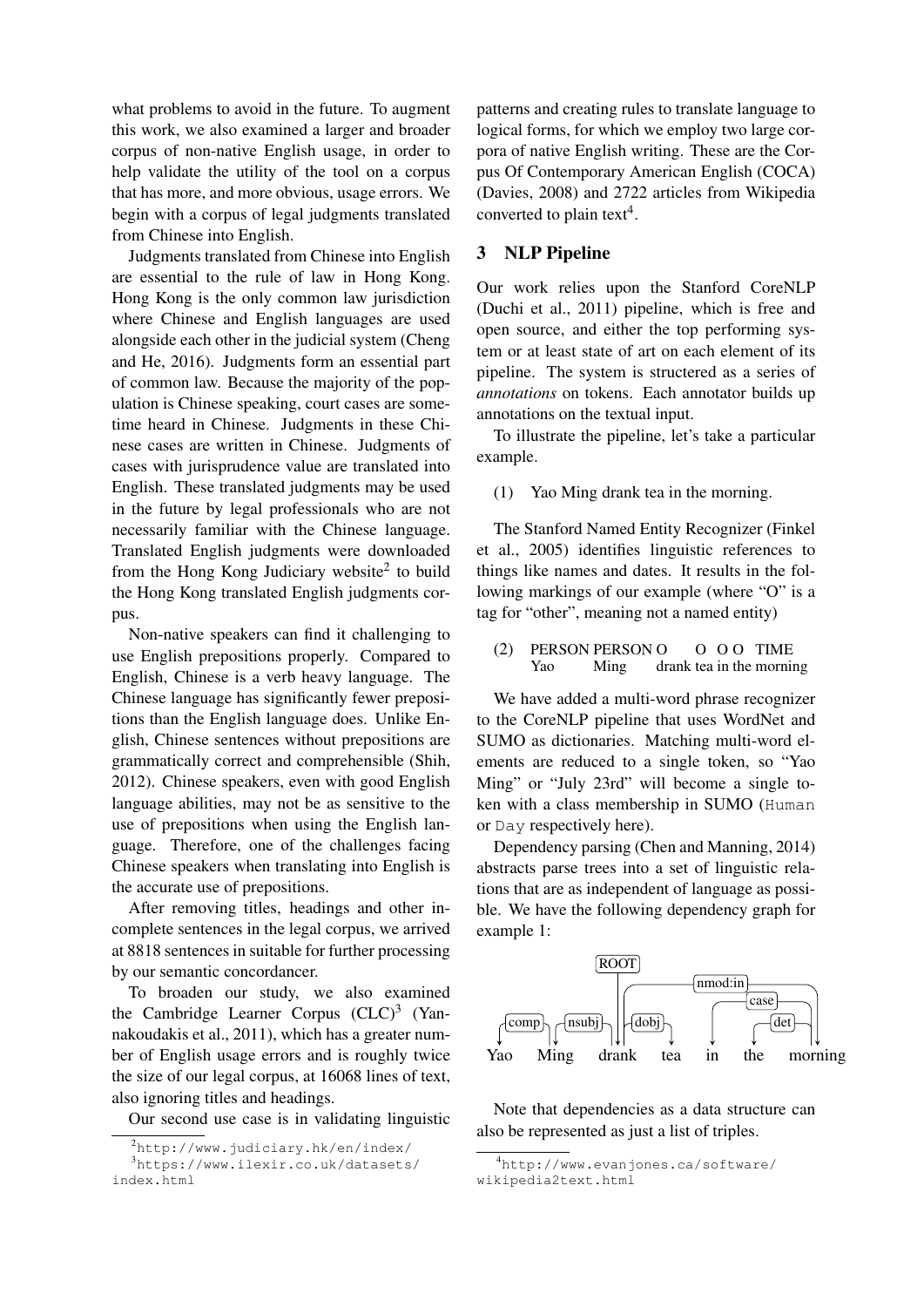```
root(ROOT-0,drank-2)
compound(Ming-2,Yao-1)
nsubj(drank-3,Ming-2)
dobj(drank-3,tea-4)
case(morning-7,in-5)
det(morning-7,the-6)
nmod:in(drank-3,morning-7)
```
CoreNLP lacks a module for determining word senses so we have utilized our existing system from (Pease and Li, 2010). This process normally addresses just nouns, verbs, adjectives and adverbs. Determining named entities is done in the NER system described earlier. WSD annotations are shown as example 3, and definitions for some different senses of "tea" are shown in table 1.

(3) Yao Ming drank . . 201170052 107933274 . . tea in the morning 115165289

These IDs are for WordNet 3.0 (Fellbaum, 1998) (with the part of speech number prepended) and they have been manually linked to the Suggested Upper Merged Ontology (SUMO)<sup>5</sup> (Niles and Pease, 2001; Pease, 2011). Since the original mapping effort in 2002, tens of thousands of synsets have been remapped to more specific SUMO terms as they have been defined. In particular, several thousand have been remapped in 2017 alone. The current statistics for the mappings are shown in Table 2. Note that a small number of adjectives and adverbs have not been mapped.

*Instance* mappings are from a SUMO term to a particular instance synset in WordNet, such as SUMO's Battle mapping to WordNet's "Battle of Britain". *Equivalence* mappings are close but informal equivalences, such as the mapping between SUMO's Cloud and WordNet's synset 109247410 "a visible mass of water or ice particles suspended at a considerable altitude." *Subsuming* mappings are between specific WordNet synsets and more general SUMO terms, such as "Meniere's disease" and SUMO's DiseaseOrSyndrome. Of note is that recently, with the growth of SUMO in several domains, we increasingly have need for what we might term a "subsumed-by" relation, where a SUMO term is more specific than any available Word-Net synset, as is the case with the new ontologies of Law and Weather. This relation is likely to appear in a future release of the mappings.

We also augment the WordNet lexicon with lexical entries provided in the ontology for each new term, such as the string "mono crystalline" being associated with the recently-added SUMO term MonoCrystalline.

To perform word sense disambiguation, we rely on WordNet SemCor (Landes et al., 1998), a corpus of manually-marked word senses, indexed to the WordNet semantic lexicon, and annotated on the Brown Corpus of English (Kucera and Francis, 1967). For each word sense, we create a table counting the frequency of co-occurring words in the corpus. We use a frequency threshold so that low-frequency senses that have little cooccurrence data aren't influenced by random small amounts of data. One criticism of WordNet has been that it makes some overly fine distinctions among word senses (Snow et al., 2007). We use the SUMO-WordNet mappings to collapse senses that map to the same term in the ontology. Note however that this grouping is much more fine grained than the coarse-grained aggregation to categories done in SemEval-17 on OntoNotes (Pradhan et al., 2007b), so that fewer (if any) meaningful distinctions in sense are lost. This approach has the added benefit of increasing the statistical significance of some of the merged cooccurrence relationships. This approach however does not perform as well as some recent effort in WSD that employ machine learning, such as (Zhong and Ng, 2010). When tested on the OntoNotes corpus (Pradhan et al., 2007a) we achieve roughly 66% accuracy, which approaches the score (stated at 72% in (Brown et al., 2010)) for inter-annotator agreement on fine grained senses. Since we cannot assume a particular domain, accuracies are likely to be lower than the best results of other reported studies (Zhong et al., 2008). However, it is likely that more training data from a wider set of corpora<sup>6</sup> will help improve performance.

We augment Stanford dependency parses with SUMO terms. Continuing the example above, we add the triples

sumo(Drinking,drank-3) sumo(Morning, morning-7) sumo(Tea,tea-4)

While SUMO does have a taxonomy, it also has definitions in a higher order logic that explain, in a computable way, the meaning of each term. So,

<sup>5</sup>http://www.ontologyportal.org

<sup>6</sup>https://github.com/getalp/LREC2018- Vialetal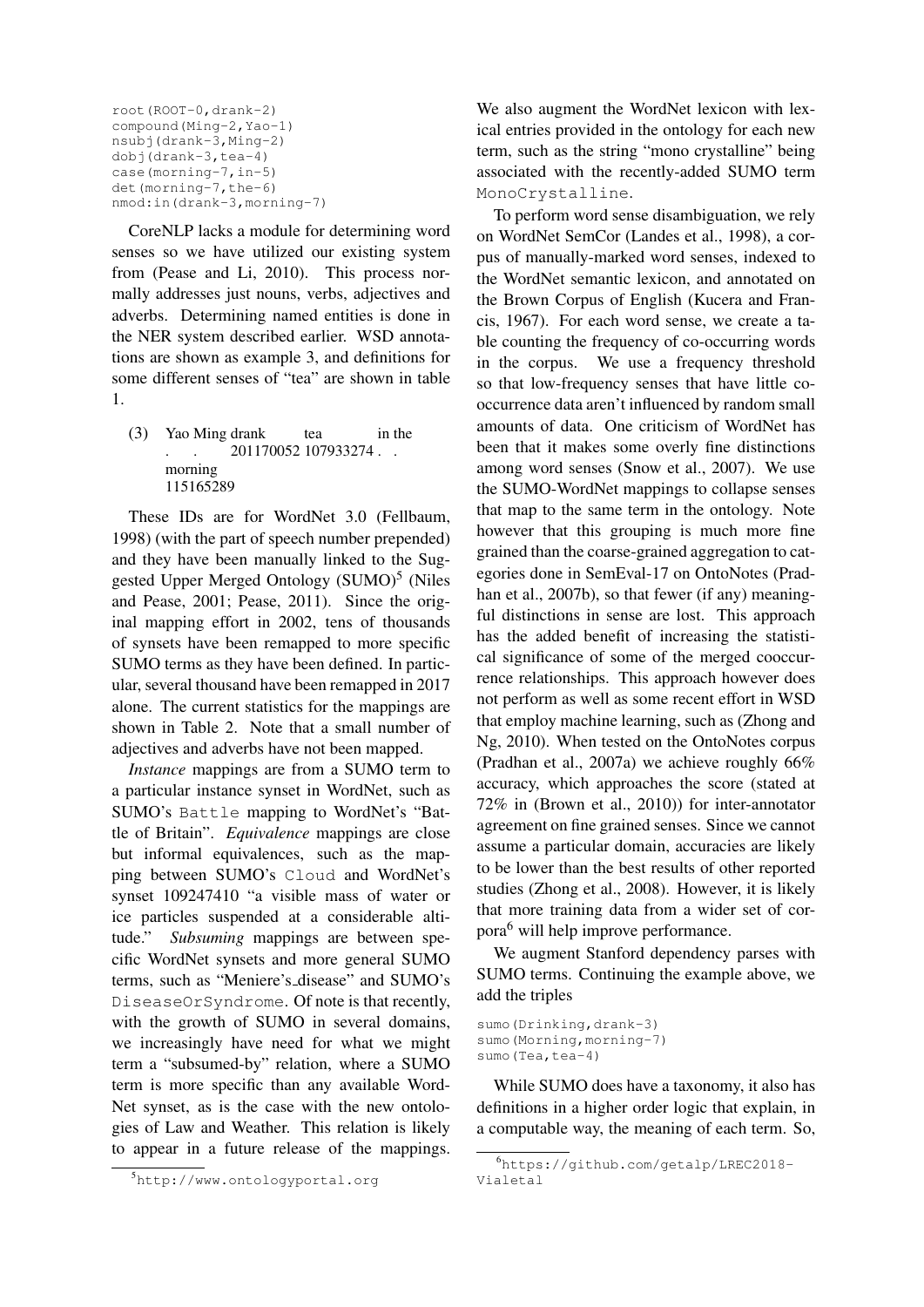| sense key | words        | definition                                                  |
|-----------|--------------|-------------------------------------------------------------|
| 107575510 | tea, teatime | a light midafternoon meal                                   |
| 107933274 | tea          | a beverage made by steeping tea leaves in water             |
| 107932841 |              | $\vert$ tea, tea leaf $\vert$ dried leaves of the tea shrub |

Table 1: Word senses (definitions and word lists shortened from WordNet)

|           | instance | equivalence | subsuming |
|-----------|----------|-------------|-----------|
| noun      | 9,570    | 6,505       | 67,914    |
| verb      |          | 971         | 13,204    |
| adjective | 730      | 596         | 14,832    |
| adverb    | 57       | 119         | 3,222     |
| total     | 10,357   | 8191        | 99,172    |

Table 2: SUMO-WordNet mapping statistics (117,720 total synsets mapped)

for the example of Drinking we have logical axioms such as

```
(=(attribute ?A Thirsty)
    (desires ?A
        (exists (?D)
            (and
                (instance ?D Drinking)
                (agent ?D ?A)))))
```
that states that being Thirsty implies a desire to drink something. Axioms such as this are more specific and detailed than entailment links and can enable further logical reasoning.

We have linked the Stanford 7-class NER model to SUMO types, which allows us to assert

```
sumo(Human, Yao Ming-1)
```
from the NER output shown in example 2.

We also employ Stanford's SUTime (McClosky and Manning, 2012) to recognize temporal expressions. If we have the slightly modified example

(4) Yao Ming drank tea in July.

we would add the clauses.

```
month(time-1,July)
time(drank-3,time-1)
```
Although the current semantic concordancer system does not employ logical deduction, the information captured would allow us to use SUMO's temporal axioms and its associated E Theorem Prover (Pease and Schulz, 2014) to do simple temporal reasoning, and further expand the possibilities of searching for semantic patterns to include relative periods like "before June" or "during 2016" and return sentences that meet those constrants rather than a literal pattern of words.

## 4 Semantic Concordance

Concordancers are very useful for checking intuitions with respect to language usage. Searching on a word or phrase provides samples of usage in context. But not all language patterns are strict phrases. Idioms can have insertions (Minugh, 2007), such as "drop in the bucket" being modified to "drop in the proverbial bucket" or "drop in the fiscal bucket" but not "He put a drop of water in the bucket". Being able to search a dependency parse for a grammatical pattern rather than a literal string or even a string with wildcards may be a useful tool.

Some patterns of usage are selected with respect to the types of participants in a phrase, rather than particular words. These can be quite specific. For example, if a linguist wants to examine usage of the preposition "in" in its physical, rather than temporal sense, an exhaustive number of searches would be required to enumerate physical words and phrases and temporal words or phrases. However, given that we have dependency parse forms and SUMO terms we can search for patterns such as:

```
nmod:in(?X,?Y), sumo(?C,?Y),
isSubclass(?C,TimePosition)
 nmod:in(?X,?Y), sumo(?C,?Y),
isSubclass(?C,Object)
```
To carry on with example 1, note how the first pattern involving TimePosition above matches with the clauses of the example, and the variables are bound to ?X=drank-3, ?Y=morning-7 and ?C=Morning.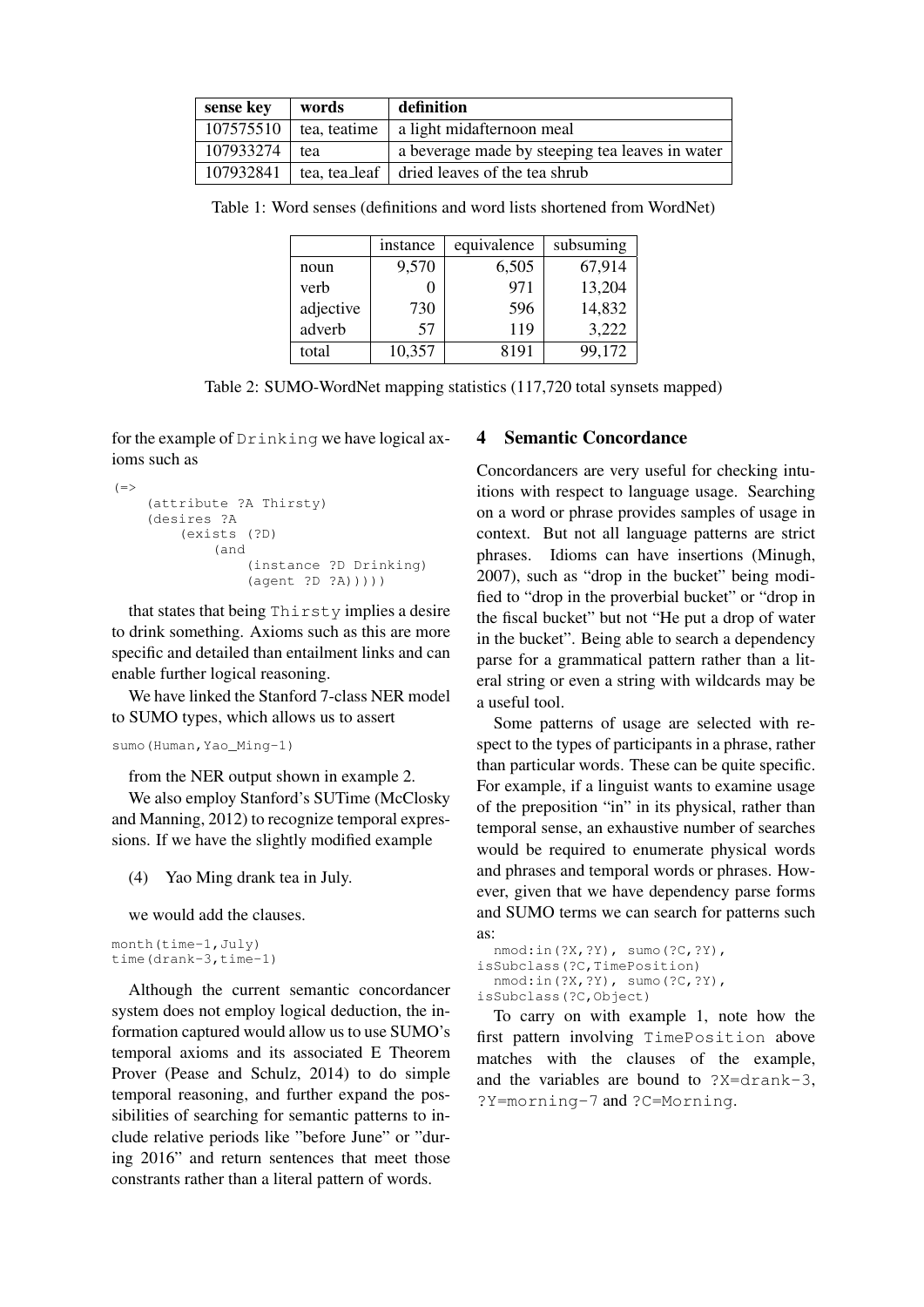```
root(ROOT-0,drank-3)
det(morning-7, the-6)
nmod:in(drank-3,morning-7)
sumo(Human, Yao Ming-1)
sumo(Drinking,drank-3)
sumo(Morning,morning-7)
names(Yao Ming-1,"Yao")
dobj(drank-3,tea-4)
case(morning-7,in-5)
sumo (Tea, tea-4)
names(Yao Ming-1,"Ming")
nsubj(drank-3,Yao Ming-1)
```
While WordNet noun synsets could be used to capture common classes of words, SUMO provides extra utility when searching for groups of verbs. For example, one "looks for" or "searches for" something in order to find it and some language learners may omit the preposition. In each case there is a mapping to SUMO's Searching, but no common hypernym for those WN 3.0 senses (201315613 and 202153709, respectively).

Because WSD and dependency parsing are not always correct, it is necessary to review results rather than simply tabulating them. Also, language is flexible, and what constitutes "correct" usage is more like correspondence to a preponderance of use than a strict rule in many cases.

#### 5 Preposition Errors

We looked for common errors in preposition usage<sup>7</sup> in our corpora of non-native English. The first error type that was searched for was the use of prepositions with times of day (see example 5), where "night" is an exception.

- $(5)$  ... in the morning ... \* ... at the morning ... ... in the evening ... \* ... at the evening ... ... at night ...
	-
	- \* ... in night ...

We can state the (ungrammatical) dependency pattern

nmod:at(?X,?Y), sumo(?C,?Y),

isSubclass(?C,TimeInterval)

One sentence found in the corpus was example 6,

(6) "We usually have lessons at the morning, till afternoon."

This sentence has the augmented dependency parse of

```
root(ROOT-0, have-3)
nsubj(have-3, We-1)
advmod(have-3, usually-2)
dobj(have-3, lessons-4)
case(morning-7, at-5)
det(morning-7, the-6)
nmod:at(lessons-4, morning-7)
case(afternoon-10, till-9)
nmod:till(have-3, afternoon-10)
sumo(SubjectiveAssessmentAttribute,
usually-2)
sumo(EducationalProcess,lessons-4)
sumo(Morning,morning-7)
sumo(Afternoon,afternoon-10)
```
Other examples of linguistic errors in the corpus found by matching dependency patterns are

(7) \* I've been working here since five years. \* If Tang Dan-dan was also manipulated as was the applicant, she should have arrived at Hong Kong as scheduled.

## 6 Query Composition

One of the challenges in using this tool is that it requires some knowledge of dependency parsing and SUMO. To address this, we have created a component that find the common structure of several sentences and returns a dependency parse for that common structure. That specification can then be used to search for other sentences that match the pattern. In this way, the linguist simply has to prepare several sentences that illustrate a common construction and let the system do the work to state the commonality in a formal language.

Take for example the following two sentences

- (8) John kicks the cart.
- (9) Susan pushes the wagon.

which produce the following respective augmented dependency parses -

```
root(ROOT-0,kicks-2)
det(cart-4,the-3)
names(John-1,"John")
sumo(Waqon,cart-4)
sumo(Kicking, kicks-2)
nsubj(kicks-2,John-1)
dobj(kicks-2,cart-4)
attribute(John-1,Male)
sumo (Human, John-1)
```
<sup>&</sup>lt;sup>7</sup>http://blog.oxforddictionaries. com/2017/01/preposition-mistakes-forenglish-learners/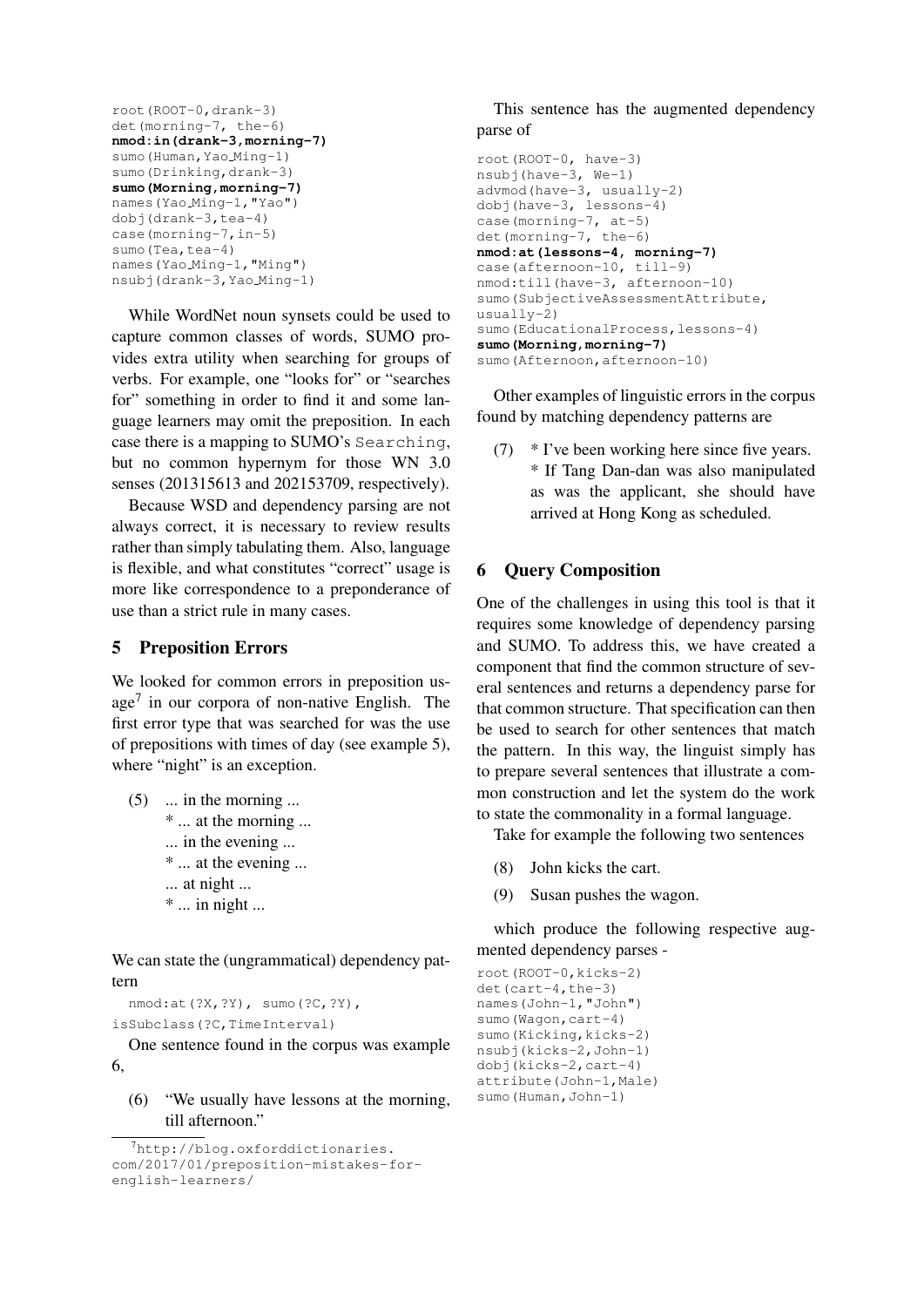```
root(ROOT-0,pushes-2)
det(wagon-4,the-3)
names(Susan-1,"Susan")
attribute(Susan-1,Female)
sumo(Pushing, pushes-2)
sumo (Human, Susan-1)
dobj(pushes-2,wagon-4)
nsubj(pushes-2,Susan-1)
sumo(Wagon, wagon-4)
```
We can then produce their common, unified abstraction as follows, in which labels with question marks denote variables -

```
root(ROOT-0,?B)
det(?D,?C)
names(?A,?E)
attribute(?A,SexAttribute)
sumo(Motion,?B)
sumo(Human,?A)
dobj(?B,?D)
nsubj(?B,?A)
sumo(Wagon,?D)
```
Note that the expression can be verified to unify with the original dependency parses, using the following substitutions for sentence 8 as an example.

```
?A=John-1
?B=kicks-2
?C=the-3
?D=cart-4
```
A linguist who does not have the facility to write dependency parses or use SUMO can simply use the resulting expression as a "black box" search input to the concordancer. A future version of the system could even have an option to hide it entirely, thereby performing a form of semantic search.

# 7 Semantic Rewriting

The Semantic Concordancer is an intermediate result from efforts to translate language into logic. We are extending prior work on the Controlled English to Logic Translation (Pease and Li, 2010) to use modern parsing techniques with Stanford's CoreNLP instead of a restricted English grammar.

When the semantics of sentences are fully captured it opens up opportunities for deductive reasoning that goes beyond simple retrieval of previous sentences. It also creates the possibility to vet utterances for contradictions with known facts about the world, thereby allowing a system to exclude faulty parses based on world knowledge.

For example, the simple sentence 8 above becomes the following first-order logic sentence with SUMO terms -

```
(exists (?John-1 ?cart-4 ?kicks-2)
  (and
    (agent ?kicks-2 ?John-1)
    (attribute ?John-1 Male)
    (names ?John-1 "John")
    (patient ?kicks-2 ?cart-4)
    (instance ?cart-4 Wagon)
    (instance ?kicks-2 Kicking)
    (instance ?John-1 Human)) )
```
The process of accomplishing this is what we call Semantic Rewriting, and is based on previous efforts called Transfer Semantics or Packed Rewriting (Crouch, 2005; Crouch and King, 2006). It involves the iterative application of production rules to dependency parses. In the case of sentence 8 this involves execution of just two rules (along with a simple mechanical listing of the types of terms with instance and generation of the name of "John" as a male human from a common name database) -

```
dobj(?E, ?Y) == > (patient(?E, ?Y)).line 1041 : {?E=kicks-2, ?Y=cart-4}
nsubj(?E,?X), sumo(?A,?E),
  isSubclass(?A,Process), sumo(?C,?X),
  isSubclass(?C,Agent) ==> (agent(?E,?X)).
  line 1063 :
  {?X=John-1, ?A=Kicking, ?C=Human,
   ?E=kicks-2}
```
The first rule is a general default that if we have no more specific pattern, the direct object in a sentence becomes the "patient" in a SUMO expression. The second rule is more interesting. It states that if the grammatical subject of a Process is an Agent (rather than some inanimate object) then we generate a SUMO agent relationship between the entity and the process.

While creating a few simple rules of this sort is easy, as the rule set grows and the remaining rules become more complex, authoring them through introspection become impractical. The Query Composition tool described above provides a principled way to create patterns by example, which form the left hand side of a Semantic Rewriting rule. The Semantic Concordancer then becomes useful as a way to validate the prevalence of a particular pattern of language use in a large corpus.

# 8 Conclusions and Future Work

The software is available open source at https: //github.com/ontologyportal and has been used on a practical pilot project in analysis of non-native English. We expect to apply it further to more systematic studies in this area as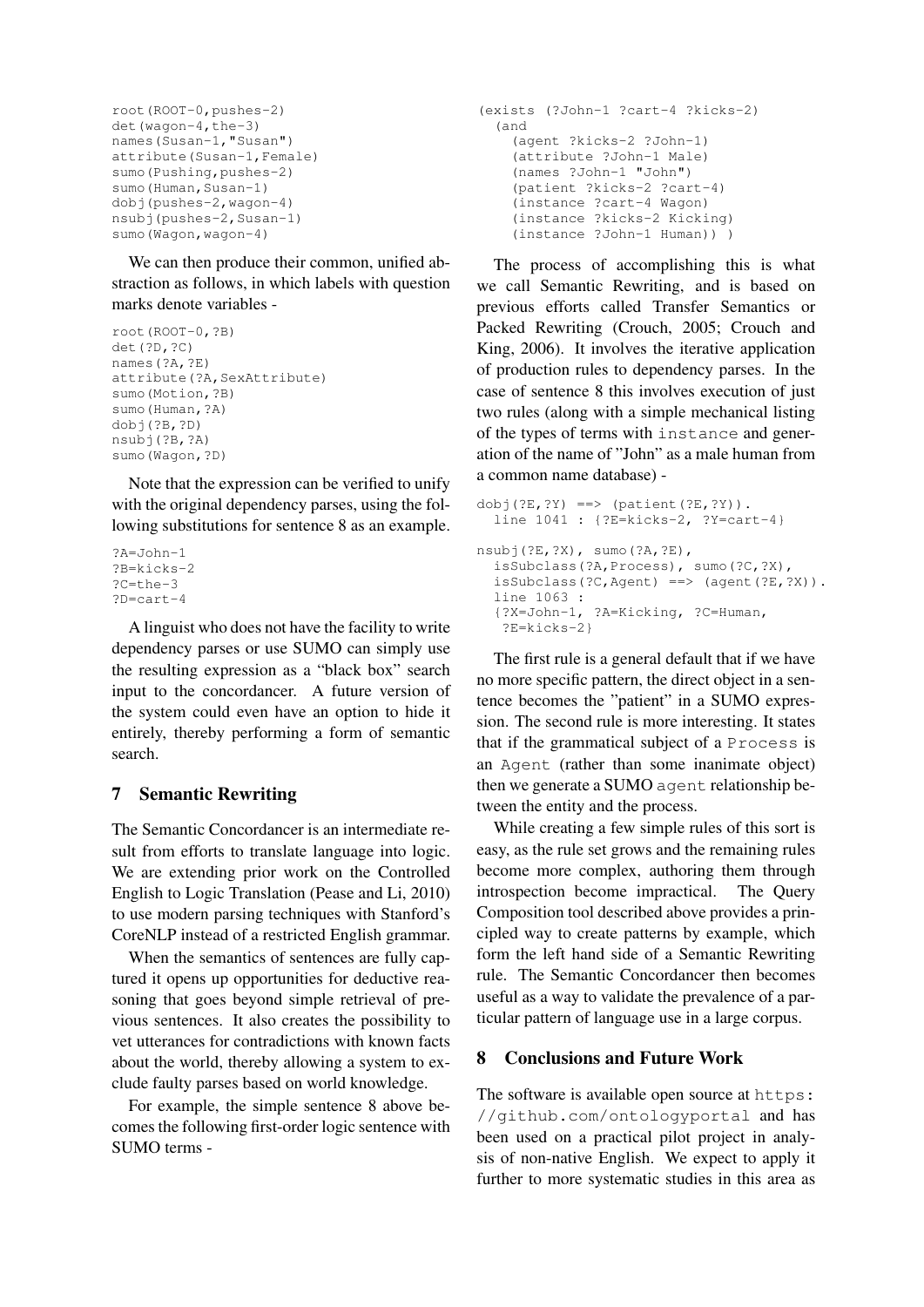well as others. The implementation is in Java, using the H2 database<sup>8</sup>. All the words in each sentence and terms in dependency parses are indexed, so all semantic processing occurs at the time the database is built, rather than when a query is run. After sentences and dependencies matching a bag of terms are returned, a simple unification algorithm attempts to match the dependency parse literals with the dependency parse query, similar to a Prolog-style unification algorithm (Baader and Snyder, 2001). This enables the system to scale well to the requirements of modern large corpora.

We are employing the Semantic Concordancer and its associated Query Composition tool to create and validate semantic rules that translate language into logical expressions.

The system will be available by the time of GWC2018 on a server at https://nlp.ontologyportal.org: 8443/sigmanlp/semconcor.jsp.

#### References

- Baader, F. and Snyder, W. (2001). Unification theory. In *Handbook of Automated Reasoning (in 2 volumes)*, pages 445–532.
- Brown, S. W., Rood, T., and Palmer, M. (2010). Number or nuance: Which factors restrict reliable word sense annotation? In *Proceedings of the International Conference on Language Resources and Evaluation, LREC 2010, 17-23 May 2010, Valletta, Malta*.
- Chen, D. and Manning, C. D. (2014). A Fast and Accurate Dependency Parser using Neural Networks. In *Proceedings of EMNLP 2014*.
- Cheng, L. and He, L. (2016). Revisiting judgment translation in hong kong. *Semiotica*, (209):59– 75.
- Crouch, R. (2005). Packed rewriting for mapping semantics to KR. In *Proc. 6 th Int. Workshop on Computational Semantics*, pages 103–114, Tilburg.
- Crouch, R. and King, T. H. (2006). Semantics via f-structure rewriting. In *Proceedings of LFG06*, pages 145–165.
- Davies, M. (2008). The corpus of contemporary american english (coca): 520 million words, 1990-present. available online at https://corpus.byu.edu/coca/.
- Duchi, J., Hazan, E., and Singer, Y. (2011). Adaptive subgradient methods for online learning and stochastic optimization. *The Journal of Machine Learning Research*.
- Fellbaum, C., editor (1998). *WordNet: An Electronic Lexical Database*. MIT Press.
- Finkel, J. R., Grenager, T., and Manning, C. (2005). Incorporating Non-local Information into Information Extraction Systems by Gibbs Sampling. Proceedings of the 43nd Annual Meeting of the Association for Computational Linguistics (ACL. In *Proceedings of the 43nd Annual Meeting of the Association for Computational Linguistics (ACL 2005)*, pages 363– 370.
- Kucera and Francis, W. N. (1967). *Computational Analysis of Present-Day American English*. Providence: Brown University Press.
- Landes, S., Leacock, C., and Tengi, R. (1998). Building semantic concordances. In Fellbaum, C., editor, *WordNet: An Electronic Lexical Database*, Language, Speech, and Communication. MIT Press, Cambridge (Mass.).
- McClosky, D. and Manning, C. D. (2012). Learning constraints for consistent timeline extraction. In *Proceedings of the 2012 Joint Conference on Empirical Methods in Natural Language Processing and Computational Natural Language Learning*, EMNLP-CoNLL '12, pages 873–882, Stroudsburg, PA, USA. Association for Computational Linguistics.
- Minugh, D. C. (2007). The filling in the sandwich: internal modification of idioms. *Language and Computers*, 62(1):205–224.
- Niles, I. and Pease, A. (2001). Toward a Standard Upper Ontology. In Welty, C. and Smith, B., editors, *Proceedings of the 2nd International Conference on Formal Ontology in Information Systems (FOIS-2001)*, pages 2–9.
- Pease, A. (2011). *Ontology: A Practical Guide*. Articulate Software Press, Angwin, CA.
- Pease, A. and Li, J. (2010). Controlled English to Logic Translation. In Poli, R., Healy, M., and Kameas, A., editors, *Theory and Applications of Ontology*. Springer.
- Pease, A. and Schulz, S. (2014). Knowledge engineering for large ontologies with sigma kee 3.0. In Demri, S., Kapur, D., and Weidenbach,

<sup>8</sup>www.h2database.com/